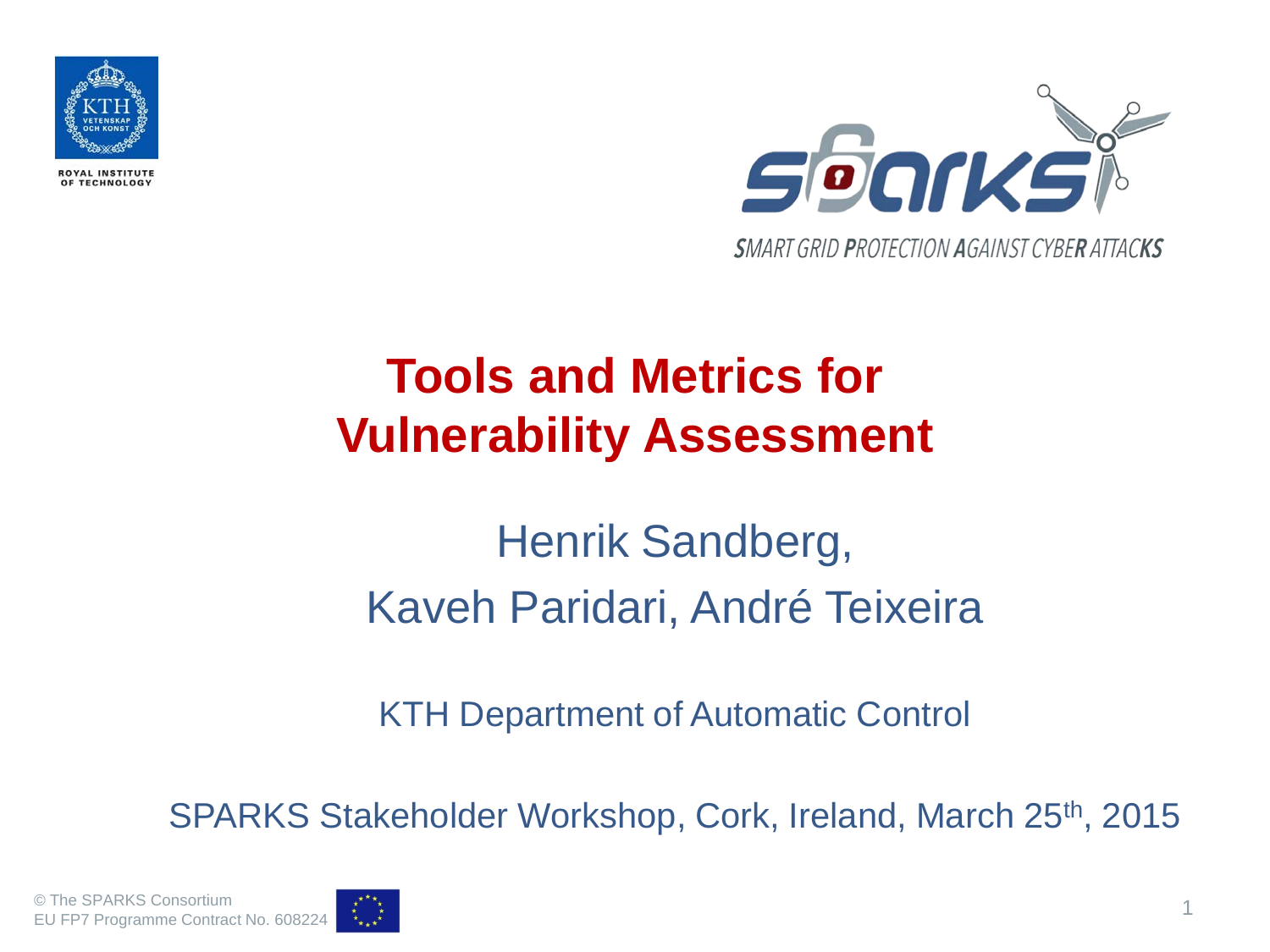#### A Scenario Inspired by EPRI/NESCOR Threat Scenario ET.16



A set of EVs/PVs/DERs is Exploited to Threaten Transformer or Substation



 **Vulnerability:** no protection of data integrity. Configuration commands may be corrupted

#### **Consequences:**

- Damage to transformer
- Cascading failure
- Economic losses

#### **Questions:**

- What EVs/PVs/DERs are most vulnerable?
- Will cascading failure occur?
- How fast must the attack be detected?

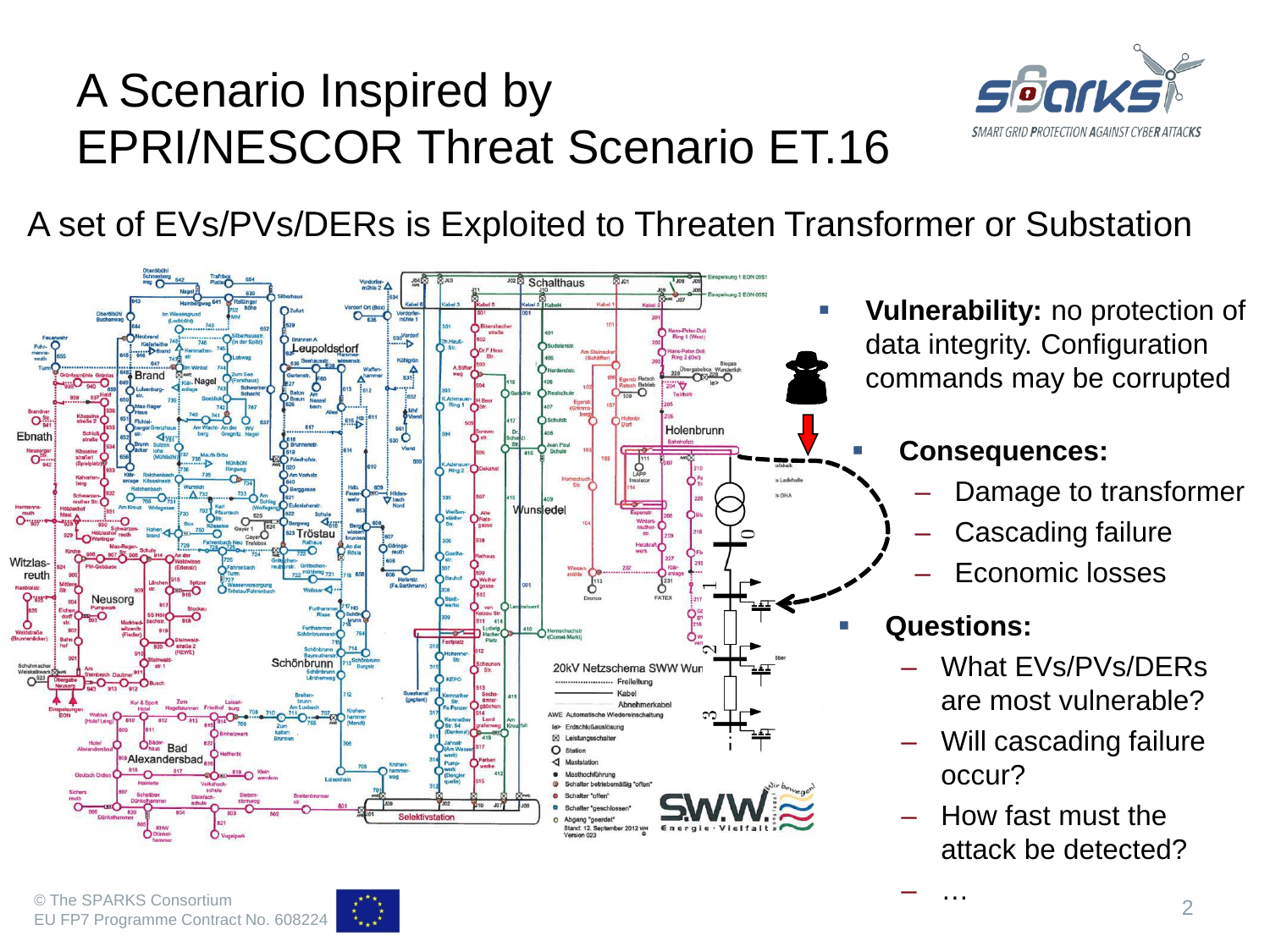# IEC 61850 Standard: Distributed Control Approach for DER





[Andrén *et al*., IEEE Trans. Energy Conv., 2014]

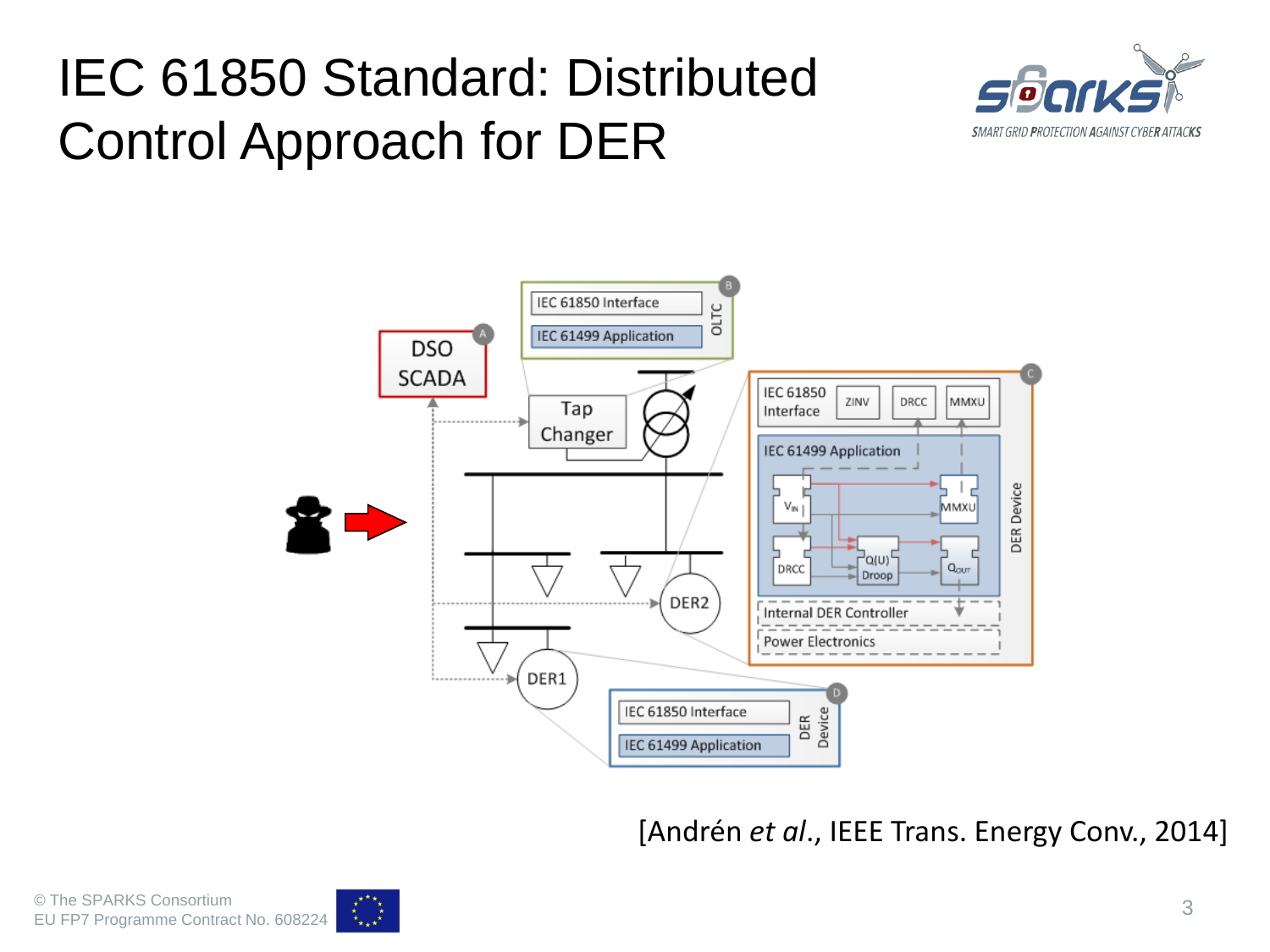# Goals and Challenges: Tools and Metrics

 Impossible to simulate every possible threat scenario



- Develop quantitative tools to localize most critical signals and equipment
	- Verification using detailed simulation
	- Allocation of protective resources
	- Design of resilient controllers
- Need simplified models to obtain tractable computational problems

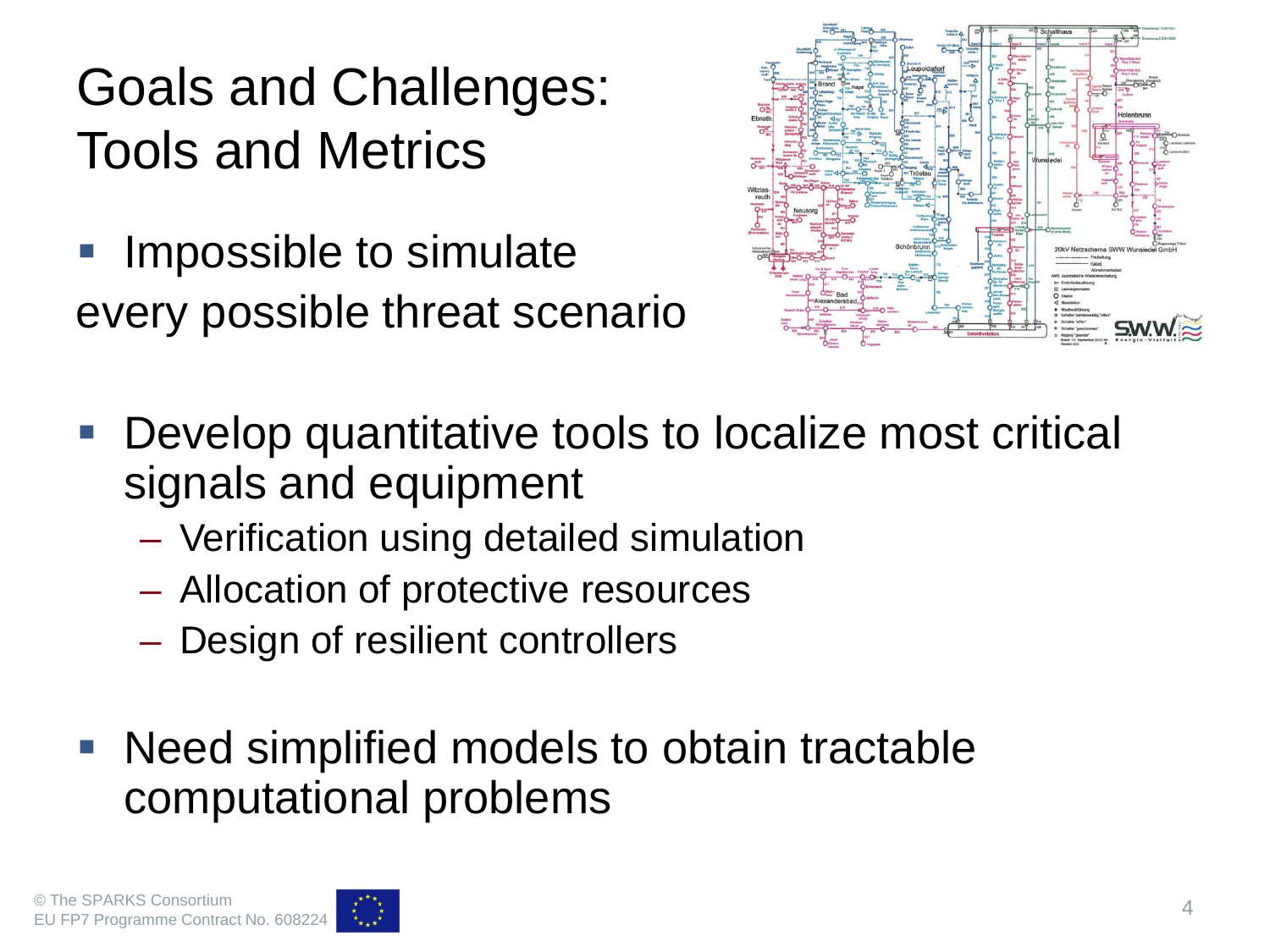# Example of Current Work





- PV controllers on a line attacked
- Possible damage
	- Fuses blown or components damaged
	- Forced islanding or load shedding
	- Degraded performance due to oscillation, or power quality
	- Forced switch in transformers and volt/VAR control, but no damage/instability
	- Economic losses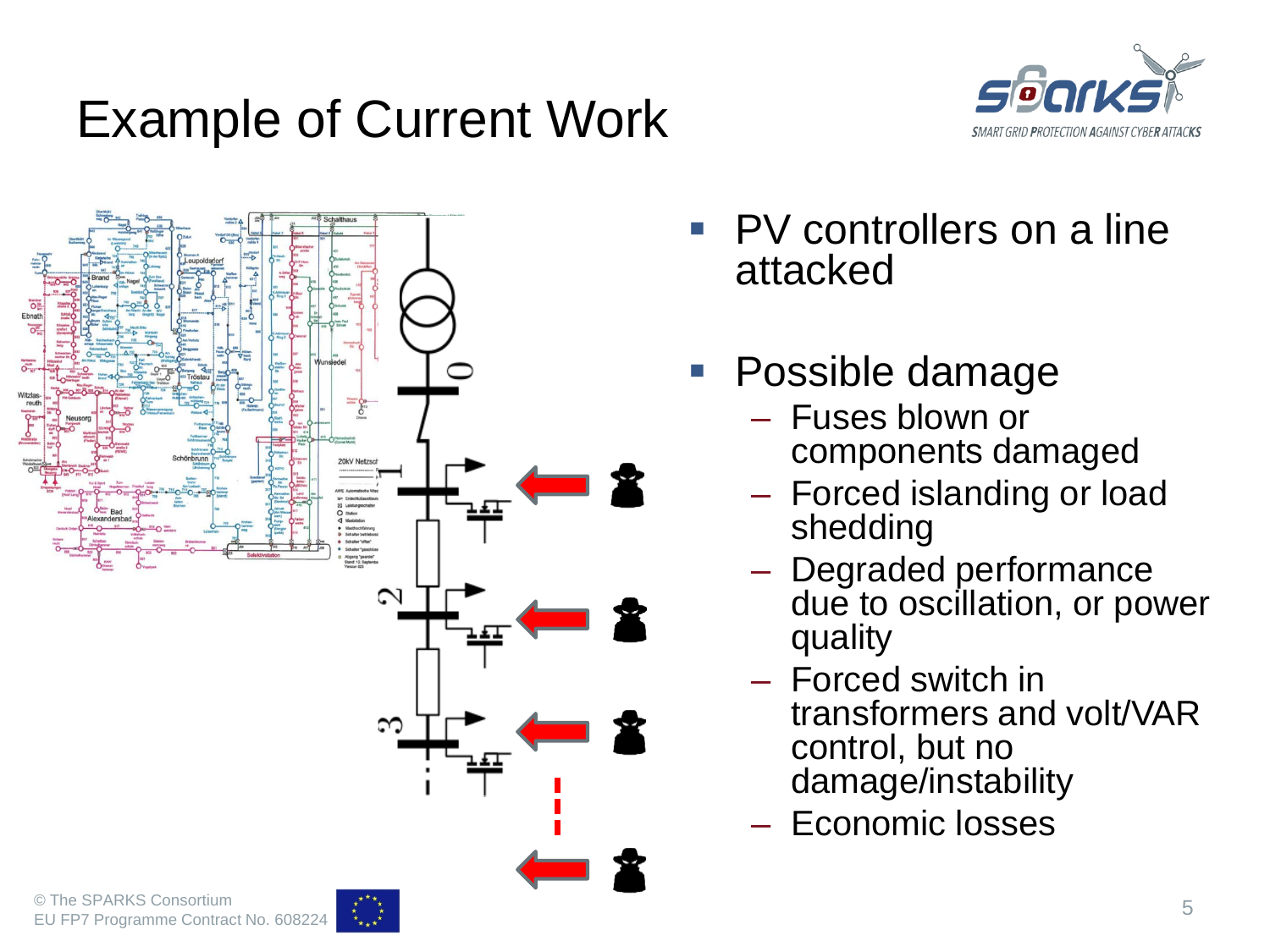## Example of Current Work





- **Scenarios** 
	- Coordinated (botnet) attack
	- Local attack
- **Netric** 
	- Electrical impact vs. #attacked PV control signals

6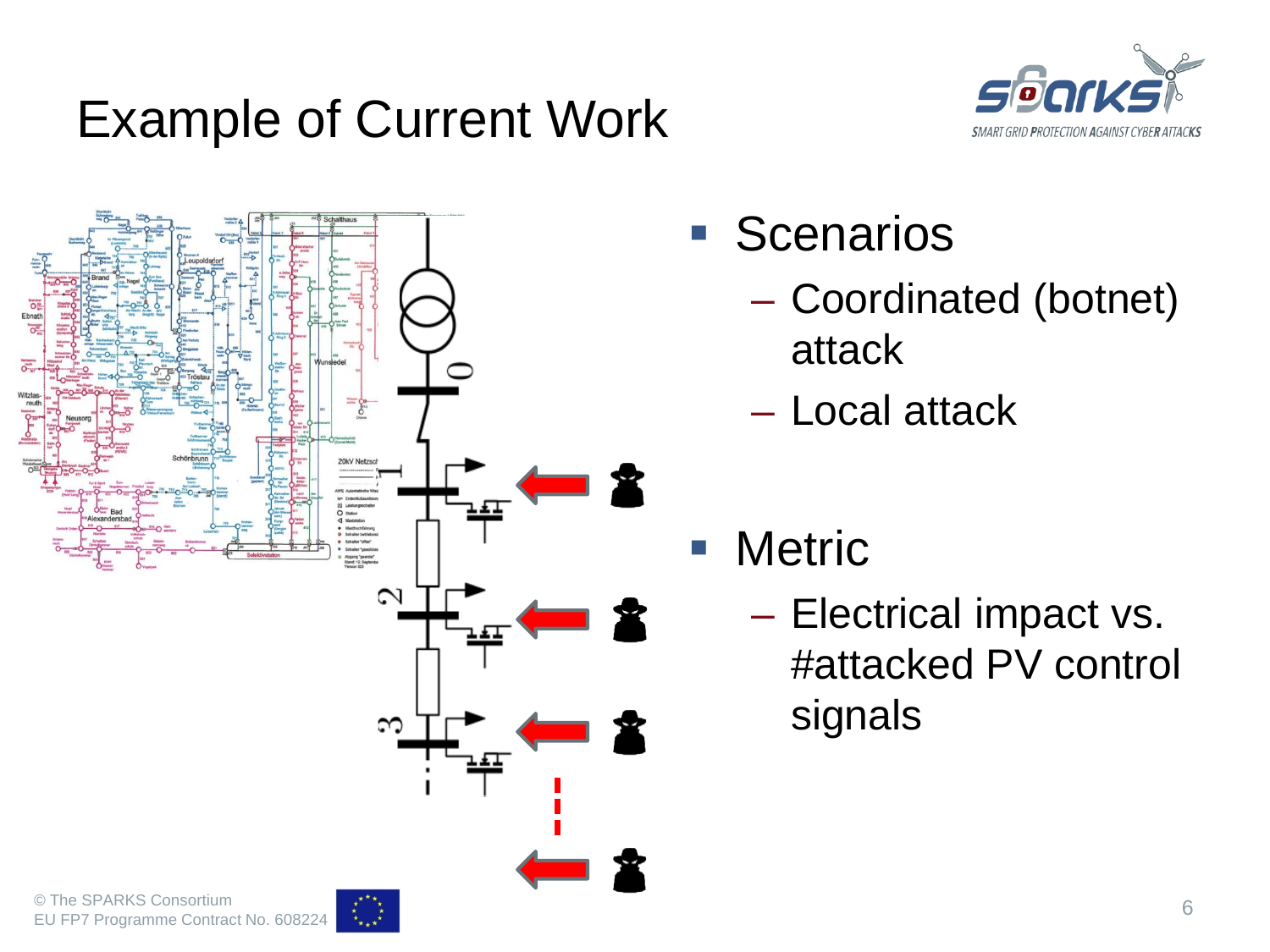# A 5-Node System: Setpoint for Node 5 Attacked





PV inverter node dynamics  $(C_i$  control gains):<br>  $\tau_i \dot{V}_i(t) = -C_i V_i(t) \left[ V_i(t) - V_i^{\text{ref}}(t) \right] - \tilde{Q}_i(t), \quad i = 2, 3, 4, 5$  $\tilde{Q}_i(t) = \frac{1}{1+\rho^2} [Q_i(t) - \rho P_i(t)]$ 

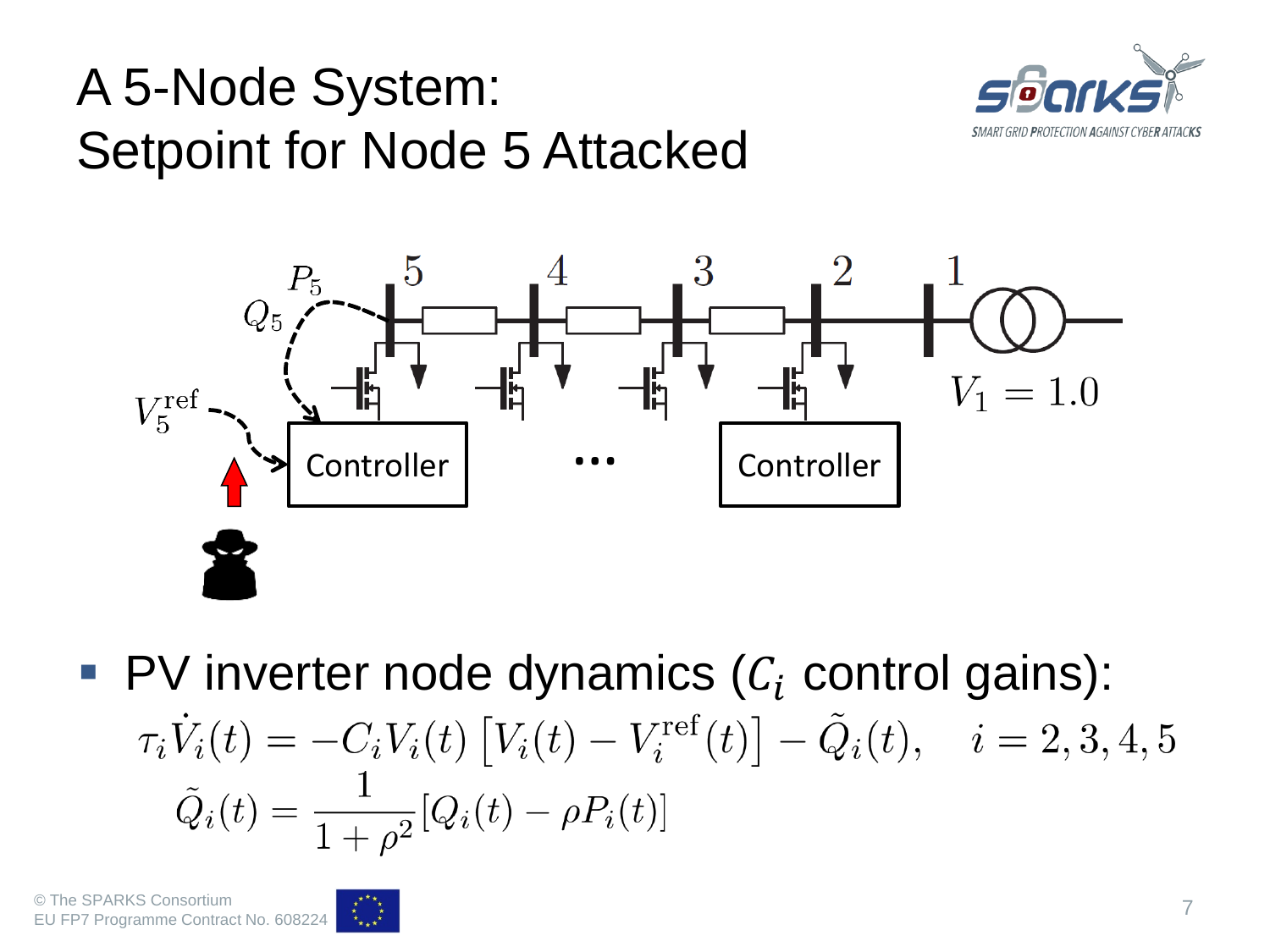

### Simulation Result

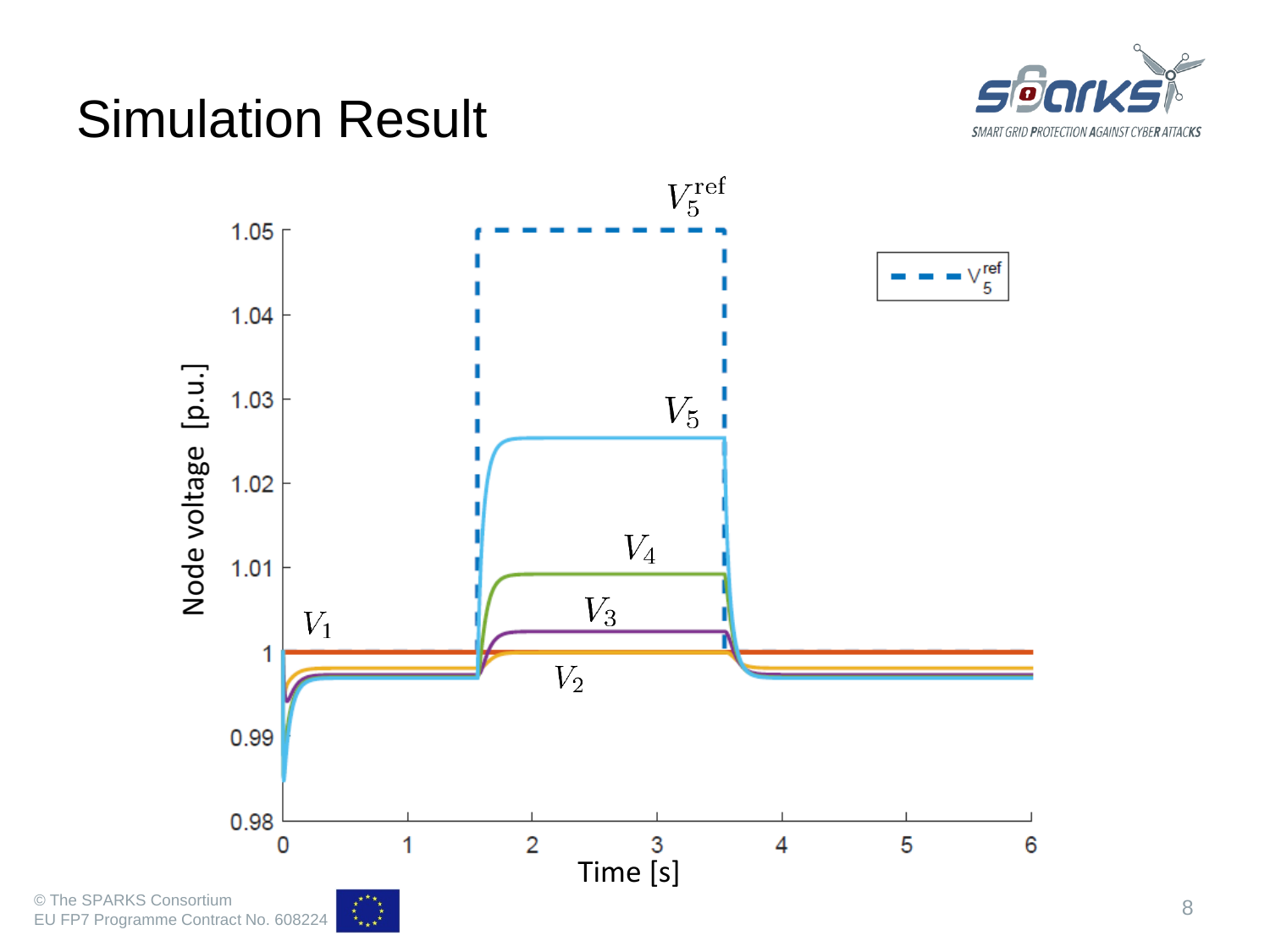# A 5-Node System: Attacker Swaps Measurements for Node 2 and 5





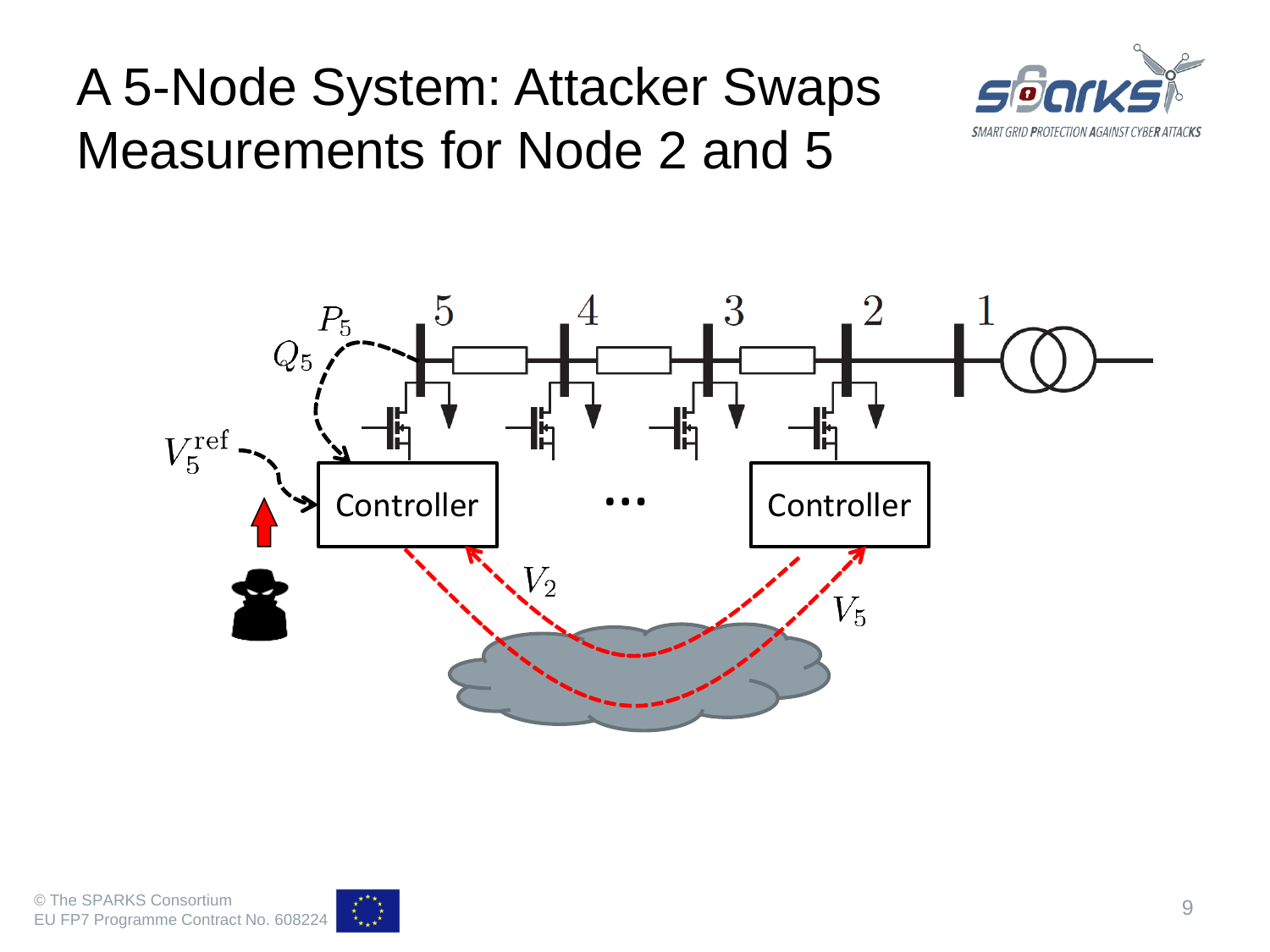### Simulation Result





 $\frac{1}{\lambda_{\text{max}}}$ 

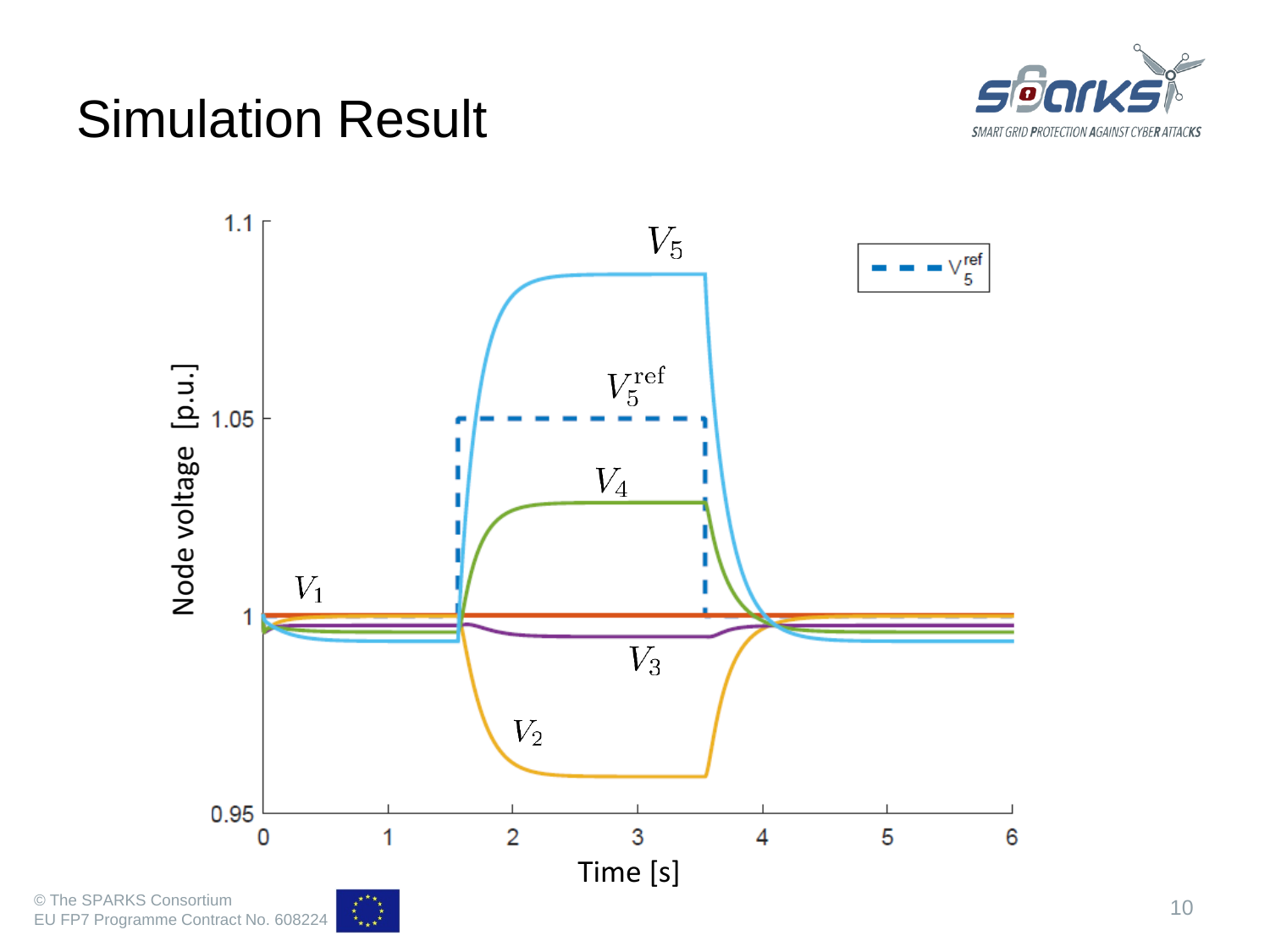## Simulation Result (50% Higher Control Gains  $C_i$ )



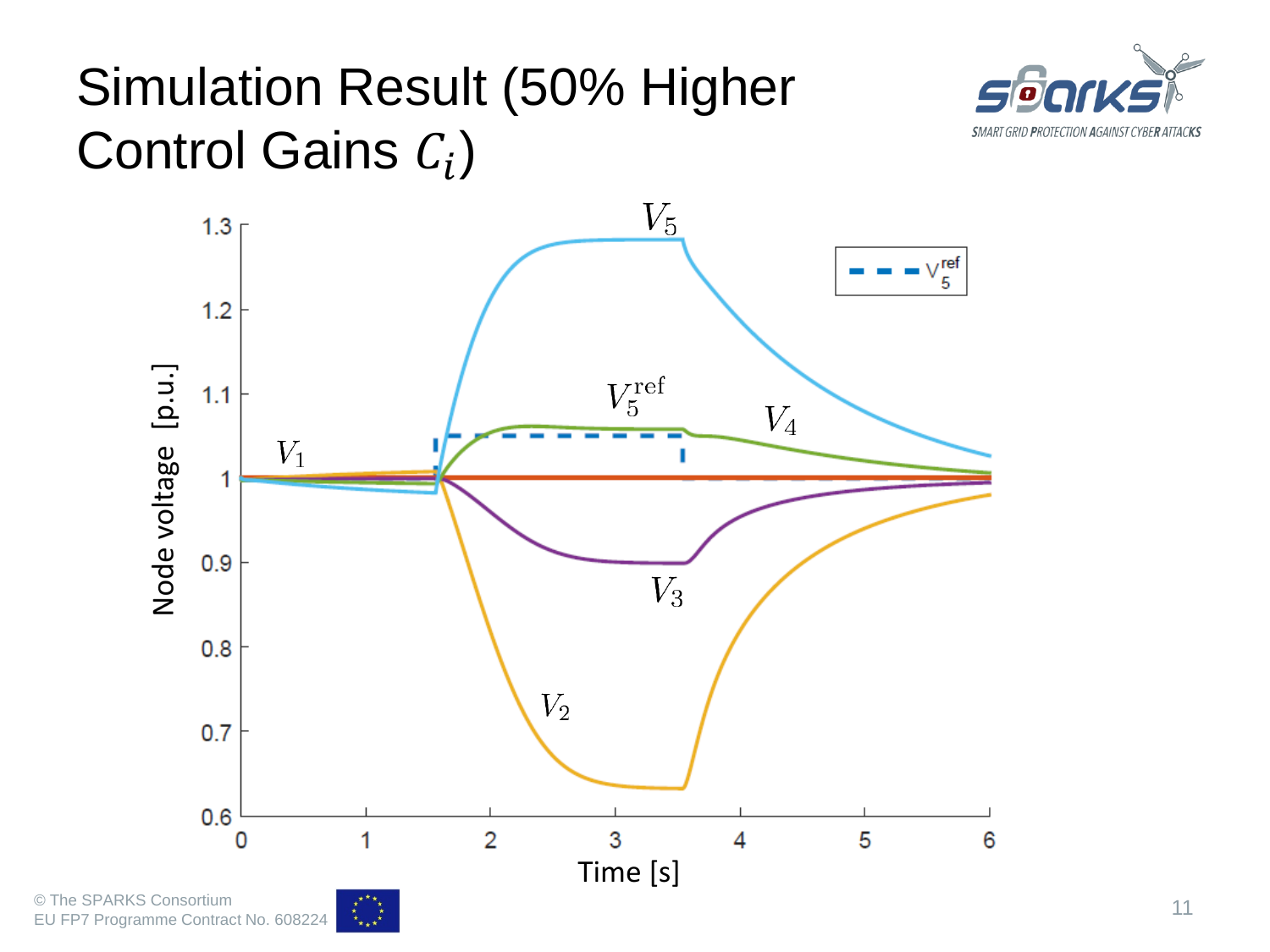Insights from Simulations



- **Effects of attack against the reference decay with** electrical distance
- But attacker may also swap measurements on the communication bus
	- Complete change of dynamical behavior: non-decaying perturbations, over- and undershoot, oscillations, …
	- How to detect swaps?
	- Which swaps are dangerous?
	- How far can the misbehavior spread?

– …

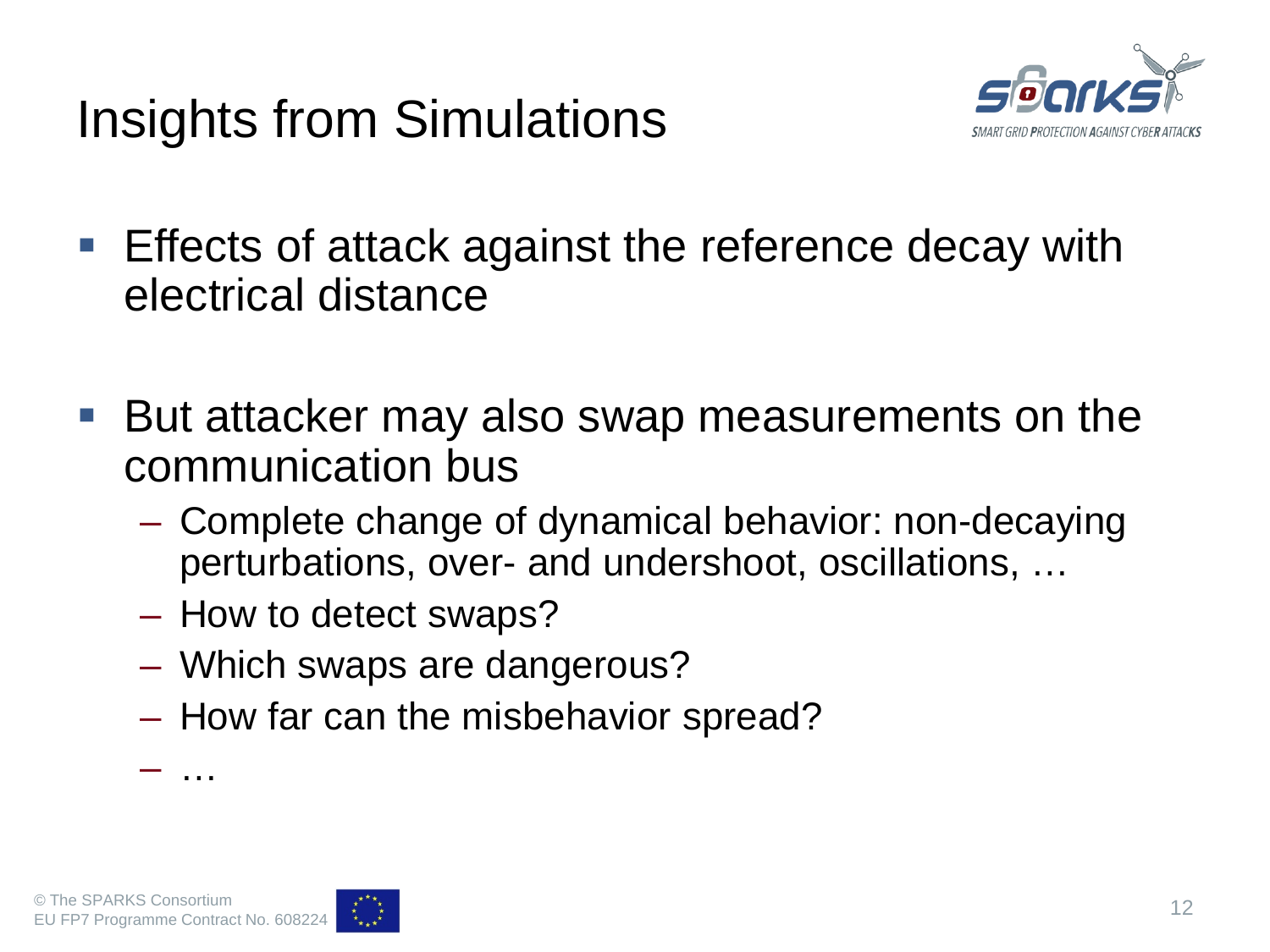



- Combinatorial explosion of the number of possible attacks in a Smart Grid…
- Need for quantitative tools and metrics for vulnerability assessment and resilient control design
- Example: Local and coordinated attacks against PV nodes in a Smart Grid

#### ■ A simple simulation example

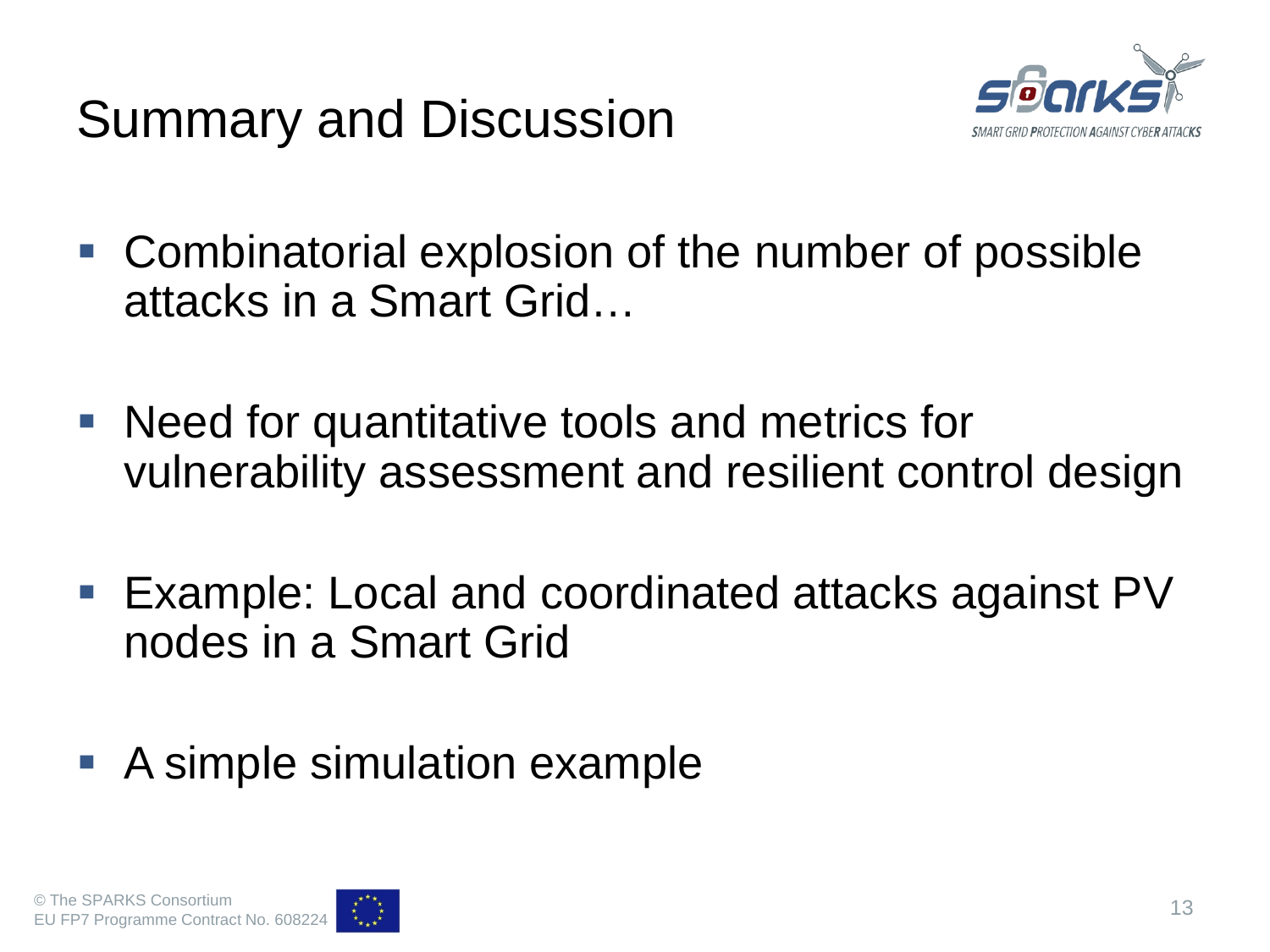

# Communication Protocol: IEC 61850



#### **Search for weaknesses in**

- IEC 61850-90-7 Object Models for Photovoltaic, Storage and other DER inverters
- IEC 61850-7-420 Communications systems for Distributed Energy Resources (DER) - Logical nodes